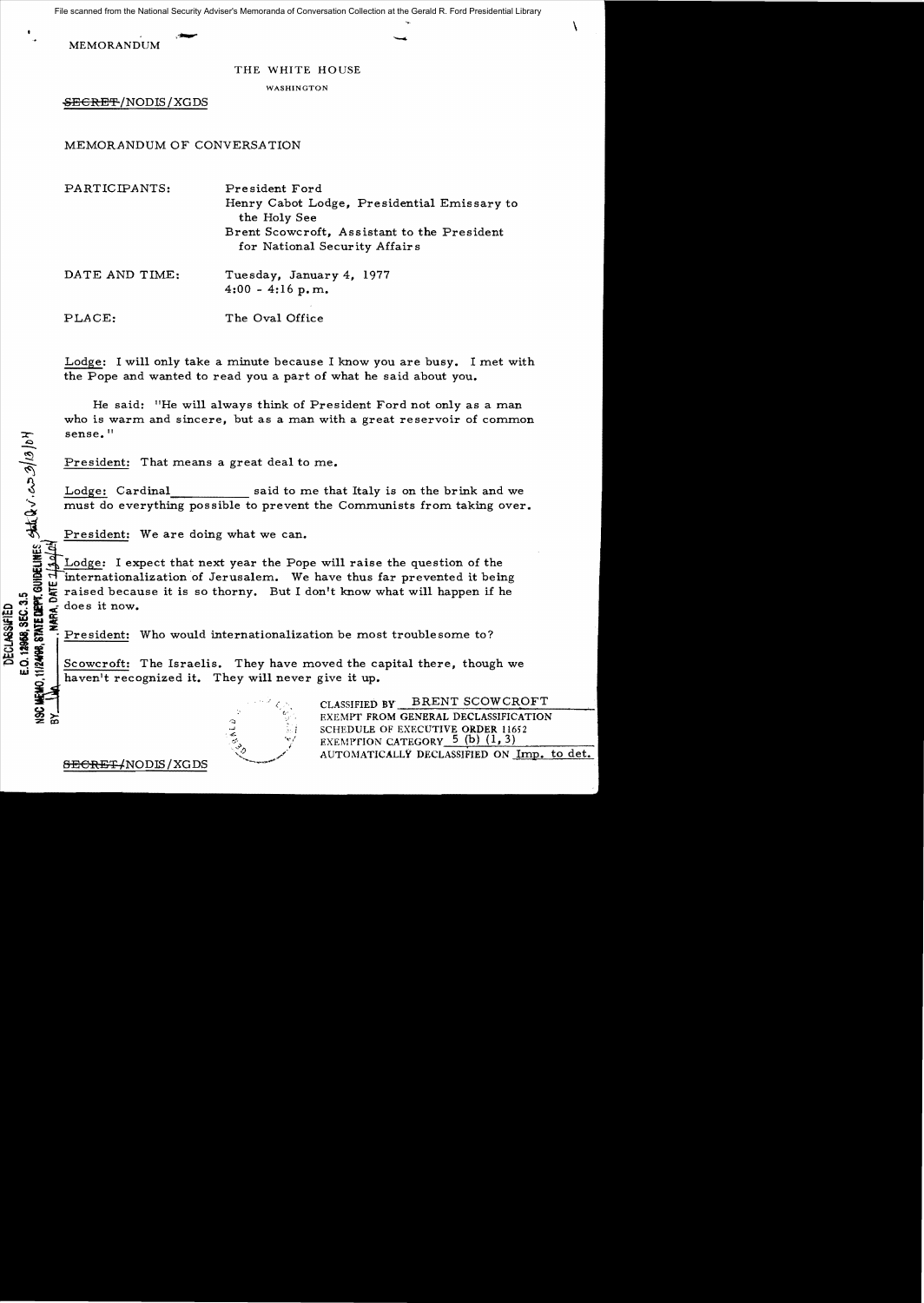## SECRET/NODIS/XGDS 2.

Lodge: Well, I won't keep you.

President: Relax. How have you been?

[Discussion of Senator Vandenberg and the early days of support for Eisenhower in 1951-52.]



 $-$ SECRET/NODIS/XGDS